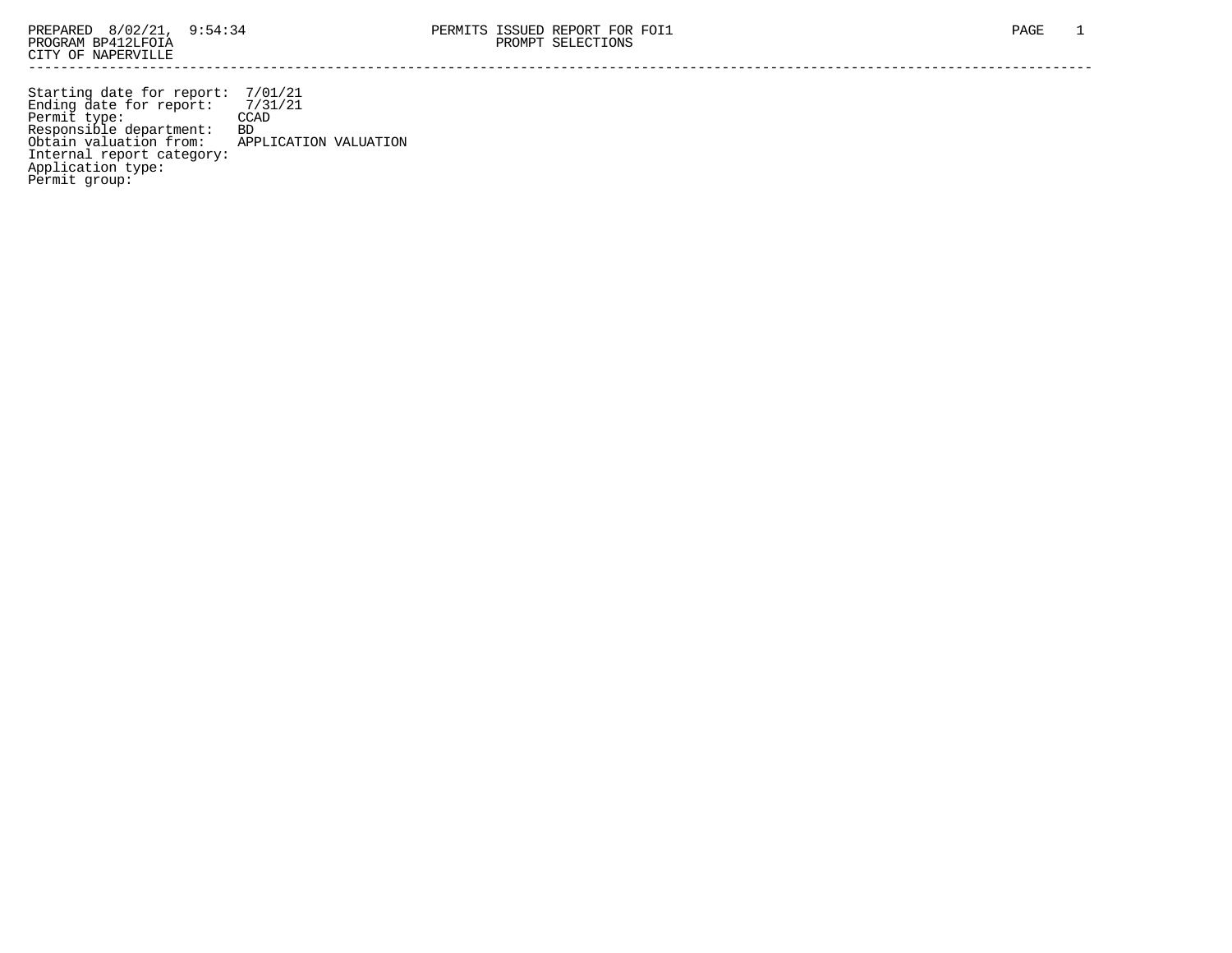## PREPARED 8/02/21, 9:54:34 PERMITS ISSUED REPORT<br>PROGRAM BP412LFOI1 PAGE 1 PROGRAM BP412LFOI1 7/01/21 THRU 7/31/21 CITY OF NAPERVILLE **Example 20** CITY OF NAPERVILLE PERMIT TYPE - CCAD COMMERCIAL - CAD OBTAINED VALUATION FROM APPLICATION VALUATION

| APPLICATION APPLICATION TYPE AND DESCRIPTION<br>DATE<br>VALUATION                                                                                                                                                                                                                                                                                 | Parcel Number<br>Alternate ID Code        | PROPERTY OWNER/<br>CONTRACTOR                           |
|---------------------------------------------------------------------------------------------------------------------------------------------------------------------------------------------------------------------------------------------------------------------------------------------------------------------------------------------------|-------------------------------------------|---------------------------------------------------------|
| 21-00000518 CAL COMMERCIAL ALTERATION/REPAIR (NO NEW SQ FTG) 808 S ROUTE 59                                                                                                                                                                                                                                                                       |                                           |                                                         |
| ----------- 2/26/21 \$4500000<br>Contractor #: 708-715-1734                                                                                                                                                                                                                                                                                       |                                           | D-07223000390000N1307-109 SUGA BUILDERS & CONSTRUCTION  |
| $\begin{array}{cccc} \texttt{STRUCTURE} & - & 000 & 000 & \texttt{THE} \texttt{MATRIX} & \texttt{CLUB} & & & & & \\ \texttt{PERMIT TYPE} & - & \texttt{CCAD} & 00 & \texttt{COMMERCIAL} & - & \texttt{CAD} & & & & \\ \texttt{PERMIT TYPE} & - & \texttt{CCAD} & 00 & \texttt{COMMERCIAL} & - & \texttt{CAD} & & & \\ \end{array}$<br>----------- |                                           |                                                         |
| 21-00000875 CAL COMMERCIAL ALTERATION/REPAIR (NO NEW SQ FTG) 5 JACKSON AV                                                                                                                                                                                                                                                                         |                                           |                                                         |
| $\begin{tabular}{lllll} - & - & - & - & - - & - & 3/19/21 & 5350000 \\ \texttt{Contractor} & \# & 847-804-8801 & 5350000 \\ \end{tabular}$                                                                                                                                                                                                        | D-07134300270000N194 -84 DIVISION 3 CORP. |                                                         |
| -----------                                                                                                                                                                                                                                                                                                                                       |                                           | TCB GROUP, LLC                                          |
| 21-00000877 CAL COMMERCIAL ALTERATION/REPAIR (NO NEW SQ FTG) 264 S ROUTE 59                                                                                                                                                                                                                                                                       |                                           |                                                         |
| $-------- 3/19/21$<br>\$9000<br>Contractor #: 770-967-8180                                                                                                                                                                                                                                                                                        |                                           | D-07221020250000N1148-94 WATHCO GENERAL CONTRACTORS     |
|                                                                                                                                                                                                                                                                                                                                                   |                                           |                                                         |
| 21-00000892 CAL COMMERCIAL ALTERATION/REPAIR (NO NEW SQ FTG) 3075 BOOK RD 139                                                                                                                                                                                                                                                                     |                                           |                                                         |
| ----------- 3/22/21 \$90000<br>Contractor #: 847-849-6966                                                                                                                                                                                                                                                                                         | W-01102010230000N1339-215 LIVITY, LLC     |                                                         |
| $\begin{array}{cccc}\texttt{STRUCTURE} & - & 000 & 000 & \texttt{MO} & \texttt{TEA} \\ \texttt{PERMIT TYPE} & - & \texttt{CCAD} & 00 & \texttt{COMMERCIAL} & - & \texttt{CAD} \\ \texttt{PERMIT TYPE} & - & \texttt{CCAD} & 00 & \texttt{COMMERCIAL} & - & \texttt{CAD} \\ \end{array}$<br>-----------                                            |                                           |                                                         |
| 21-00001102 CAL COMMERCIAL ALTERATION/REPAIR (NO NEW SQ FTG) 1163 E OGDEN AV 717                                                                                                                                                                                                                                                                  |                                           |                                                         |
| $--------$ 3/31/21 \$35000<br>Contractor #: 630-670-0525                                                                                                                                                                                                                                                                                          |                                           | D-08081020120000N210 -42 DESIGN DIGM CORPORATION        |
| -----------                                                                                                                                                                                                                                                                                                                                       |                                           | SUBCONTRACTOR(S)<br>H&D COOLELEC, INC<br>SUNNY PLUMBING |
| 21-00001361 CAD COMMERCIAL ADDITION (NEW SQ FTG) 3320 S ROUTE 59                                                                                                                                                                                                                                                                                  |                                           |                                                         |
| $---------$ 4/16/21 \$65000<br>Contractor #: $815-741-8400$                                                                                                                                                                                                                                                                                       |                                           | W-01101010180000N1533-215 LEADING EDGE CORPORATION      |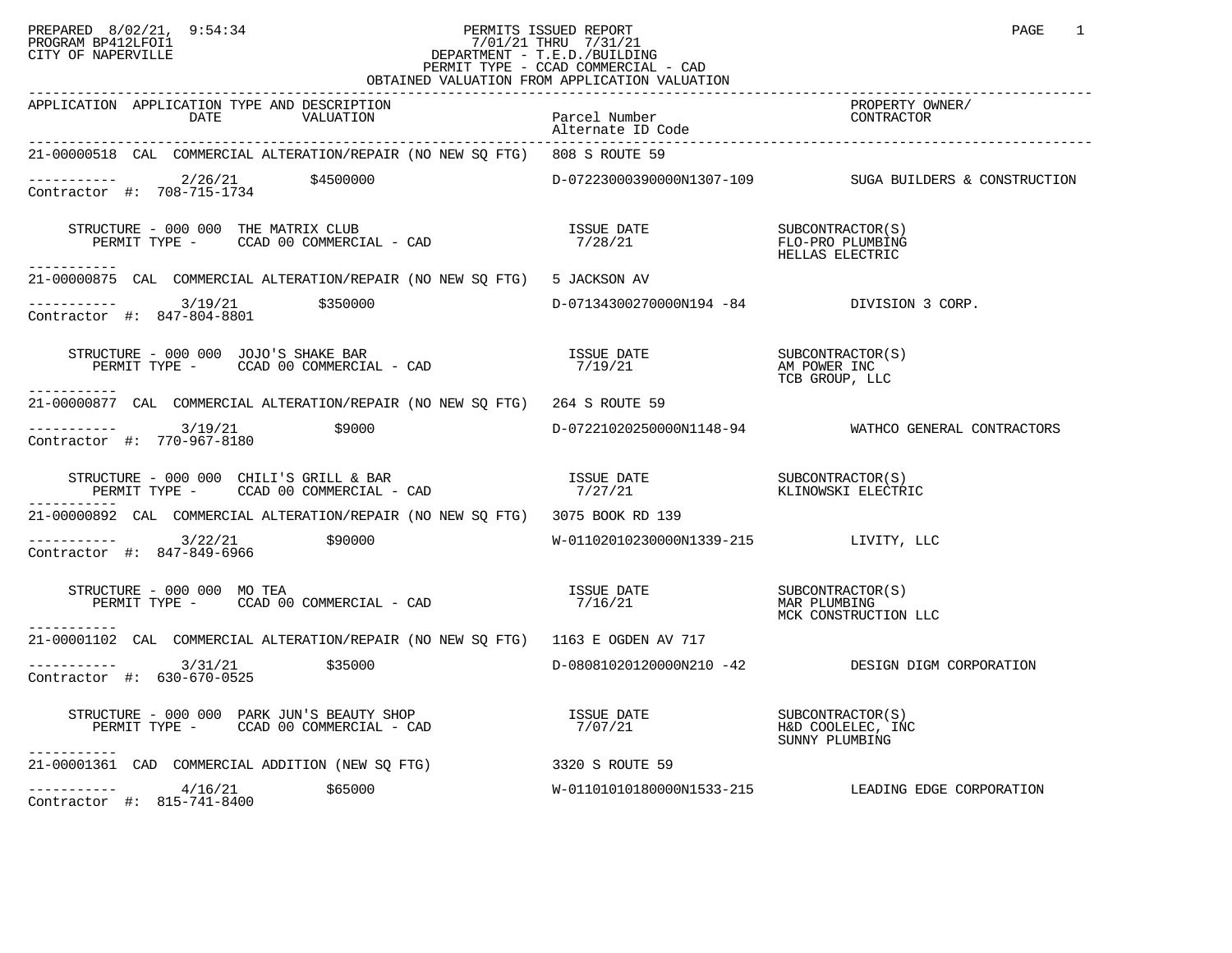## PREPARED 8/02/21, 9:54:34 PERMITS ISSUED REPORT<br>PROGRAM BP412LFOI1 PAGE 2 PROGRAM BP412LFOI1 7/01/21 THRU 7/31/21 CITY OF NAPERVILLE **Example 20** CITY OF NAPERVILLE PERMIT TYPE - CCAD COMMERCIAL - CAD OBTAINED VALUATION FROM APPLICATION VALUATION

| VALUATION IN                                                                                                                                                                                                                                                                                                                                      |                       |                                                                      |
|---------------------------------------------------------------------------------------------------------------------------------------------------------------------------------------------------------------------------------------------------------------------------------------------------------------------------------------------------|-----------------------|----------------------------------------------------------------------|
| APPLICATION APPLICATION TYPE AND DESCRIPTION<br>DATE<br>VALUATION                                                                                                                                                                                                                                                                                 | Parcel Number         | PROPERTY OWNER/<br>CONTRACTOR                                        |
| 21-00001361 (CONTINUED)                                                                                                                                                                                                                                                                                                                           |                       |                                                                      |
|                                                                                                                                                                                                                                                                                                                                                   |                       |                                                                      |
| 21-00001406 CAL COMMERCIAL ALTERATION/REPAIR (NO NEW SO FTG) 2764 AURORA AV 122                                                                                                                                                                                                                                                                   |                       |                                                                      |
| $---------$ 4/19/21 \$106000<br>Contractor #: 630-854-4986                                                                                                                                                                                                                                                                                        |                       | D-07221010150000N1506-94 SPECIALTY REMODELING CORP                   |
| STRUCTURE - 000 000 COMPLETE PAIN MANAGEMENT                           ISSUE DATE                   SUBCONTRACTOR(S)<br>PERMIT TYPE -      CCAD 00 COMMERCIAL - CAD                        7/09/21                                                                                                                                                |                       |                                                                      |
| 21-00001448 CAL COMMERCIAL ALTERATION/REPAIR (NO NEW SQ FTG) 2760 AURORA AV 100                                                                                                                                                                                                                                                                   |                       |                                                                      |
| ----------- 4/20/21 \$20000<br>Contractor #:                                                                                                                                                                                                                                                                                                      |                       |                                                                      |
|                                                                                                                                                                                                                                                                                                                                                   |                       | FAIL SAFE ELECTRIC CO.<br>R J GRAHAM PLUMBING INC                    |
| -----------<br>21-00001482 CAL COMMERCIAL ALTERATION/REPAIR (NO NEW SQ FTG) 1415 W DIEHL RD                                                                                                                                                                                                                                                       |                       |                                                                      |
| $-$ --------- $4/21/21$ \$247000<br>Contractor #: 630-971-2211                                                                                                                                                                                                                                                                                    |                       |                                                                      |
| STRUCTURE - 000 000 HUB 1415 - FITNESS CENTER<br>PERMIT TYPE - CCAD 00 COMMERCIAL - CAD                                                                                                                                                                                                                                                           | ISSUE DATE<br>7/15/21 | SUBCONTRACTOR(S)<br>SMC ELECTRICAL CORP<br>FETTES, LOVE & SEIBEN INC |
| 21-00001723 CAL COMMERCIAL ALTERATION/REPAIR (NO NEW SO FTG) 218 S MAIN ST 1ST                                                                                                                                                                                                                                                                    |                       |                                                                      |
| $\frac{4}{29/21}$ \$300000<br>Contractor #: 708-771-4100                                                                                                                                                                                                                                                                                          |                       | D-07134300440000N594 -84 PINNACLE DEVELOPMENT                        |
| $\begin{array}{lllllll} \texttt{STRUCTURE} & - & 000 & 000 & \texttt{JENI'S SPLENDID ICE CREAMS} & & & & & & & \\ \texttt{PERMIT TYPE} & - & \texttt{CCAD} & 00 & \texttt{COMMERCIAL} & - & \texttt{CAD} & & & & \\ \texttt{PERMIT TYPE} & - & \texttt{CCAD} & 00 & \texttt{COMMERCIAL} & - & \texttt{CAD} & & & & \\ \end{array}$<br>----------- |                       |                                                                      |
| 21-00001810 CAL COMMERCIAL ALTERATION/REPAIR (NO NEW SQ FTG) 808 RICKERT DR 114                                                                                                                                                                                                                                                                   |                       |                                                                      |
| $--------- 5/04/21$<br>\$150000<br>Contractor #: 847-783-3000                                                                                                                                                                                                                                                                                     |                       | D-07233120080000N1509-111 LEOPARDO COMPANIES                         |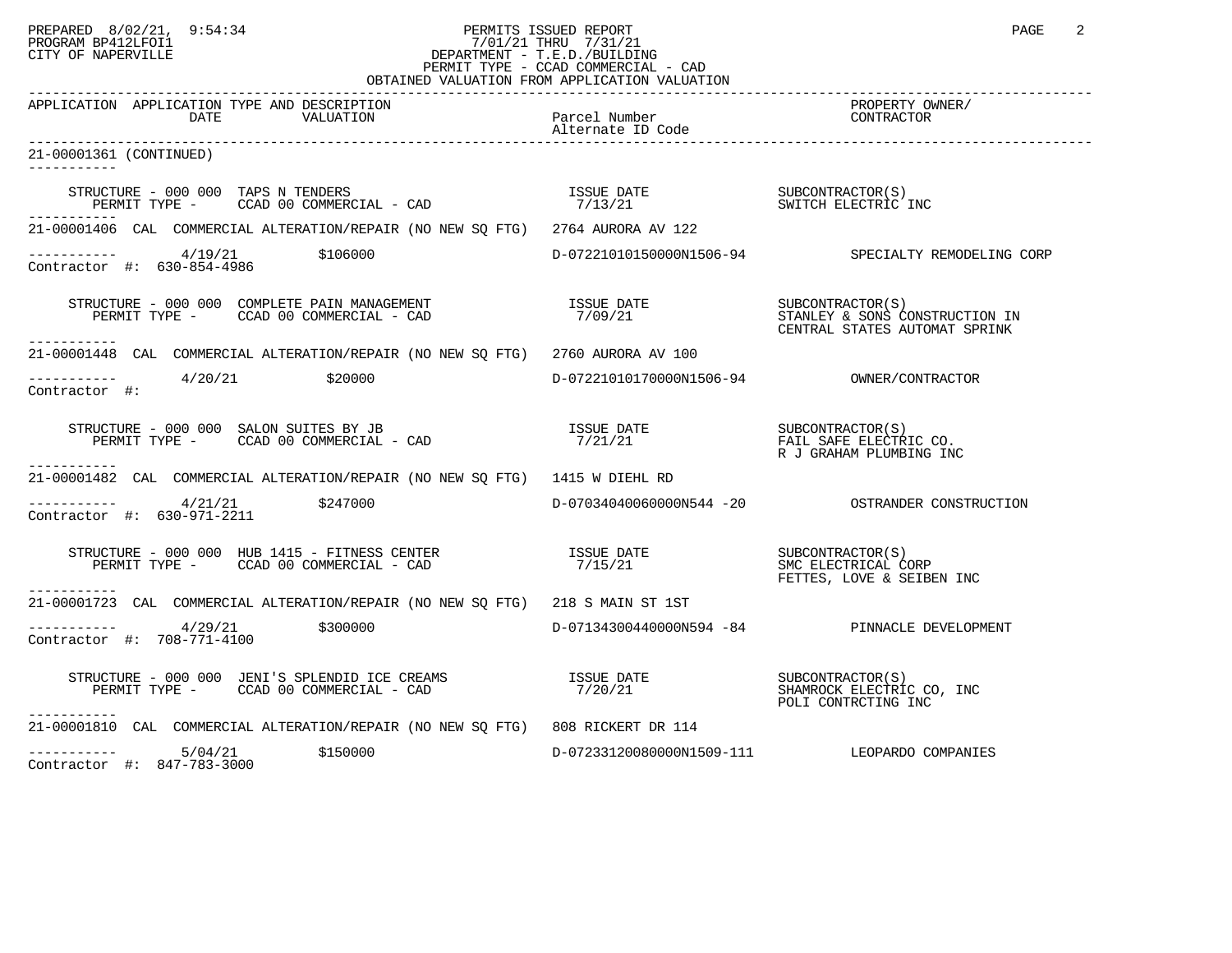## PREPARED 8/02/21, 9:54:34 PERMITS ISSUED REPORT<br>PROGRAM BP412LFOI1 PAGE 3 PROGRAM BP412LFOI1 7/01/21 THRU 7/31/21 CITY OF NAPERVILLE **Example 20** CITY OF NAPERVILLE PERMIT TYPE - CCAD COMMERCIAL - CAD OBTAINED VALUATION FROM APPLICATION VALUATION

| UPIIIIP VIIUIIIOIV IKUR                                                                                                                                                                                                                                                                                                                                                                                                                         |                                      |                                                    |
|-------------------------------------------------------------------------------------------------------------------------------------------------------------------------------------------------------------------------------------------------------------------------------------------------------------------------------------------------------------------------------------------------------------------------------------------------|--------------------------------------|----------------------------------------------------|
| APPLICATION APPLICATION TYPE AND DESCRIPTION<br>VALUATION<br>DATE                                                                                                                                                                                                                                                                                                                                                                               | Parcel Number                        | PROPERTY OWNER/<br>CONTRACTOR                      |
| 21-00001810 (CONTINUED)<br>------------                                                                                                                                                                                                                                                                                                                                                                                                         |                                      |                                                    |
| $\begin{array}{cccc} \texttt{STRUCTURE} & - & 000 & 000 & \texttt{DMG} & \texttt{BREAST} & \texttt{CENTER} \\ \texttt{PERMIT} & \texttt{TYPE} & - & \texttt{CCAD} & 00 & \texttt{COMMERCIAL} & - & \texttt{CAD} \\ \end{array} \hspace{2.5cm} \begin{array}{cccc} \texttt{ISSUE} & \texttt{DATE} & & \texttt{SUECONTRACTOR(S)} \\ \texttt{7/29/21} & & & \texttt{GRAND-KAHD} & \texttt{ELECTRIC} & \texttt{INC} \\ \end{array}$<br>------------ |                                      |                                                    |
| 21-00001891 CAL COMMERCIAL ALTERATION/REPAIR (NO NEW SO FTG) 1589 NAPERVILLE/WHEATON RD                                                                                                                                                                                                                                                                                                                                                         |                                      |                                                    |
| $-$ --------- 5/06/21 \$500000<br>Contractor #: 630-620-8523                                                                                                                                                                                                                                                                                                                                                                                    | D-08081000140000N240 -42 KICON, INC. |                                                    |
| STRUCTURE - 000 000 WENDY'S<br>TRUCTURE - 000 000 WENDY'S<br>PERMIT TYPE -     CCAD 00 COMMERCIAL - CAD<br>------------                                                                                                                                                                                                                                                                                                                         |                                      | AMERICAN ELECTRICAL INC                            |
| 21-00002069 CAL COMMERCIAL ALTERATION/REPAIR (NO NEW SO FTG) 1215 MODAFF RD                                                                                                                                                                                                                                                                                                                                                                     |                                      |                                                    |
| $---------$ 5/14/21 \$20000<br>Contractor #: 630-325-1000                                                                                                                                                                                                                                                                                                                                                                                       |                                      | D-07252190130000NNA -129 KLEIN CONSTRUCTION        |
|                                                                                                                                                                                                                                                                                                                                                                                                                                                 |                                      |                                                    |
| 21-00002237 CAL COMMERCIAL ALTERATION/REPAIR (NO NEW SO FTG) 1003 S WASHINGTON ST 265                                                                                                                                                                                                                                                                                                                                                           |                                      |                                                    |
| $---------$ 5/24/21 \$250000<br>Contractor #: 888-666-0757                                                                                                                                                                                                                                                                                                                                                                                      |                                      | - PYRA-MED DESIGN & CONSTRUCTION                   |
| $\begin{array}{cccccc} \texttt{STRUCTURE} & - & 000 & 000 & \texttt{STAR} & \texttt{SNRB} & \texttt{CNRB} & \texttt{CNRB} & \texttt{CNRB} & \texttt{CNRB} & \texttt{CNRB} & \texttt{CNRB} & \texttt{CNRB} & \texttt{CNRB} & \texttt{CNRB} & \texttt{CNRB} & \texttt{CNRB} & \texttt{CNRB} & \texttt{CNRB} & \texttt{CNRB} & \texttt{CNRB} & \texttt{CNRB} & \texttt{CNRB} & \texttt{CNRB} & \texttt{CNRB} & \text$<br>-----------               |                                      | A & V ZEMCIC, INC                                  |
| 21-00002250 CAL COMMERCIAL ALTERATION/REPAIR (NO NEW SQ FTG) 8 W GARTNER RD 120                                                                                                                                                                                                                                                                                                                                                                 |                                      |                                                    |
| $\begin{array}{cccc}\n & - & - & - & - & - - \\ \text{Contractor} & + & 773-692-1896 & & & 250000\n\end{array}$                                                                                                                                                                                                                                                                                                                                 |                                      | D-08301050130000N452 -130 ON POINT DESIGN BUILD    |
| STRUCTURE - 000 000 NAPERVILLE SMILES DENTAL<br>$\begin{array}{ccc} \texttt{ISSUE} & \texttt{DATE} & \texttt{SUBCONTRACTOR(S)} \\ \texttt{PERMIT TYPE} & - & \texttt{CCAD 00 COMMERCIAL} & - \texttt{CAD} & 7/20/21 & & \texttt{PRIME PLUMBING SERVICES INC} \\ \end{array}$<br>-----------                                                                                                                                                     |                                      | VOLTICO CORPORATION                                |
| 21-00002267 CAL COMMERCIAL ALTERATION/REPAIR (NO NEW SO FTG) 1299 S NAPER BL                                                                                                                                                                                                                                                                                                                                                                    |                                      |                                                    |
| $--------- 5/25/21$<br>Contractor #: 630-737-1018                                                                                                                                                                                                                                                                                                                                                                                               |                                      | D-08292030070000N143 -133 41 NORTH CONTRACTORS LLC |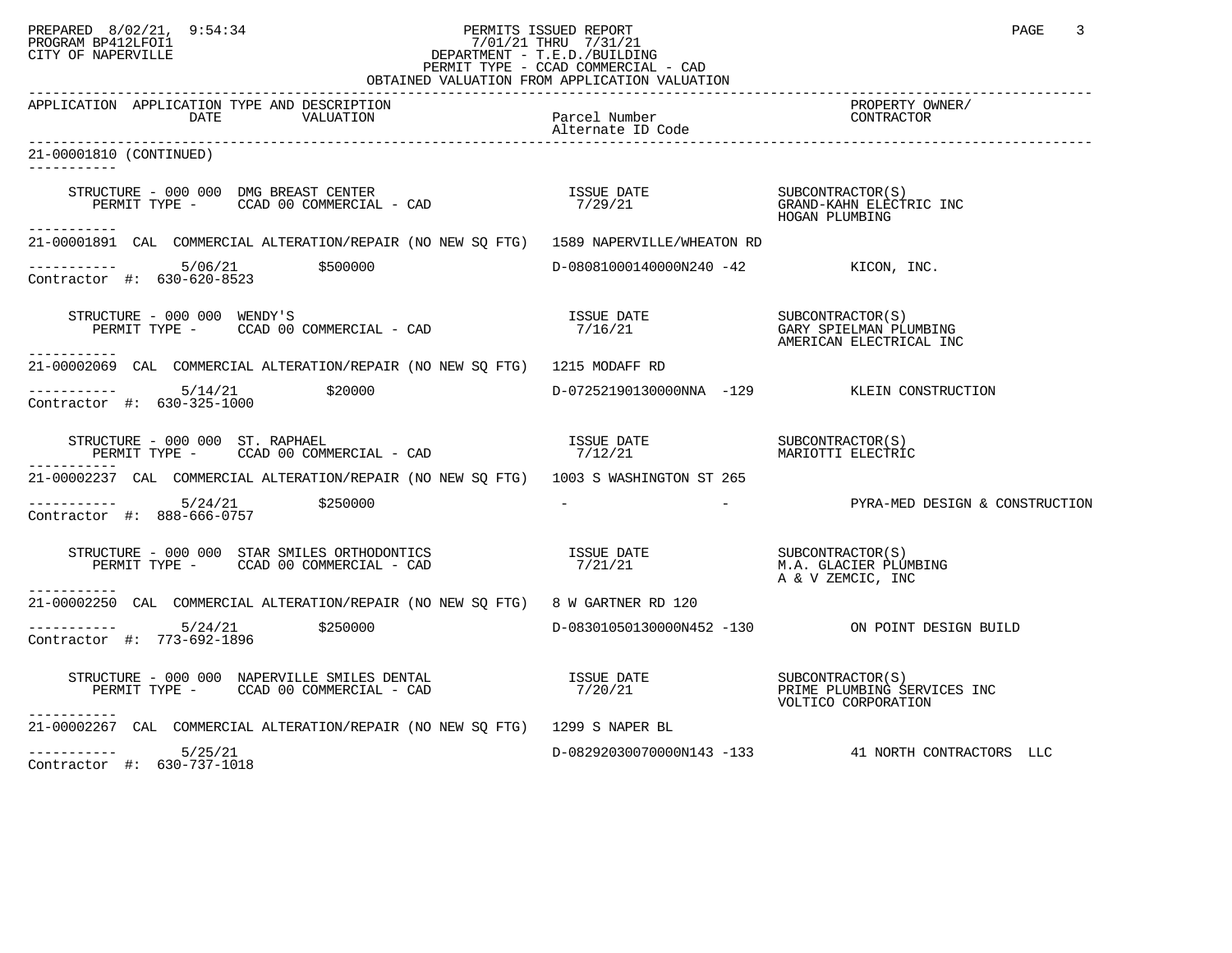## PREPARED 8/02/21, 9:54:34 PERMITS ISSUED REPORT<br>PROGRAM BP412LFOI1 PAGE 4 PROGRAM BP412LFOI1 7/01/21 THRU 7/31/21 CITY OF NAPERVILLE **Example 20** CITY OF NAPERVILLE PERMIT TYPE - CCAD COMMERCIAL - CAD OBTAINED VALUATION FROM APPLICATION VALUATION

| CDIMITRID VILOMITOR INCRI                                                                                                                                                                                                                                                                                                          |                                         |                                                            |
|------------------------------------------------------------------------------------------------------------------------------------------------------------------------------------------------------------------------------------------------------------------------------------------------------------------------------------|-----------------------------------------|------------------------------------------------------------|
| APPLICATION APPLICATION TYPE AND DESCRIPTION<br>DATE<br>VALUATION                                                                                                                                                                                                                                                                  | Parcel Number<br>Alternate ID Code      | PROPERTY OWNER/<br>CONTRACTOR                              |
| 21-00002267 (CONTINUED)                                                                                                                                                                                                                                                                                                            |                                         |                                                            |
| ------------                                                                                                                                                                                                                                                                                                                       |                                         |                                                            |
| $\begin{tabular}{lllllllll} \texttt{STRUCTURE} & 000 000} & \texttt{MARKET MEADONS} & \texttt{CHIROPRACTIC OFFICE} & \texttt{ISSUE DATE} & & & & & & & & & & \\ \texttt{PERMIT TYPE} & - & \texttt{CCAD 00 COMMERCIAL} & - \texttt{CAD} & & & & & & & \\ \texttt{PERMIT TYPE} & - & & & & & & & & \\ \end{tabular}$<br>----------- |                                         |                                                            |
| 21-00002273 CAL COMMERCIAL ALTERATION/REPAIR (NO NEW SQ FTG) 263 SHUMAN BL 500                                                                                                                                                                                                                                                     |                                         |                                                            |
| $---------$ 5/25/21 \$800000<br>Contractor #: 312-629-2800                                                                                                                                                                                                                                                                         |                                         | D-07014000340000N7 -24 DEVELOPMENT SOLUTIONS               |
| $\begin{array}{cccc}\n \text{STRUCTURE} & - & 000 & 000 & \text{KELLOGG'S} \\  \text{PERMIT TYPE} & - & \text{CCAD} & 00 & \text{COMMERCIAL} & - & \text{CAD} & \\  \text{PERMIT TYPE} & - & \text{CCAD} & 00 & \text{COMMERCIAL} & - & \text{CAD} & \\  \end{array}$                                                              |                                         | ALECK PLUMBING INC                                         |
| 21-00002287 CAL COMMERCIAL ALTERATION/REPAIR (NO NEW SQ FTG) 201 E FRANKLIN AV                                                                                                                                                                                                                                                     |                                         |                                                            |
| $--------$ 5/25/21 \$656000<br>Contractor #: 630-238-1730                                                                                                                                                                                                                                                                          | D-08183020140000N427 -85 FBG CORPORTION |                                                            |
| $\begin{array}{cccc} \texttt{STRUCTURE} & - & 000 & 000 & \texttt{ST. PETER & \texttt{PAUL} }\\ \texttt{PERMIT TYPE} & - & \texttt{CCAD} & 00 & \texttt{COMMERCIAL} & - & \texttt{CAD} & \\ \texttt{PERMIT TYPE} & - & \texttt{CCAD} & 00 & \texttt{COMMERCIAL} & - & \texttt{CAD} & \\ \end{array}$                               |                                         |                                                            |
| -----------<br>21-00002290 CAL COMMERCIAL ALTERATION/REPAIR (NO NEW SO FTG) 2720 SHOWPLACE DR 107                                                                                                                                                                                                                                  |                                         |                                                            |
| $-$ --------- $5/25/21$ \$388028<br>Contractor #: 630-417-8652                                                                                                                                                                                                                                                                     |                                         | W-01044100710000N1572-198 ELEVATED CONSTRUCTION            |
| TRUCTURE - 000 000 VIO MED SPA<br>PERMIT TYPE -      CCAD 00 COMMERCIAL - CAD<br>STRUCTURE - 000 000 VIO MED SPA                                                                                                                                                                                                                   | ISSUE DATE<br>7/20/21                   | SUBCONTRACTOR(S)<br>NDP ELECTRIC, INC<br>NORMAN MECHANICAL |
| ------------<br>21-00002295 CAL COMMERCIAL ALTERATION/REPAIR (NO NEW SO FTG) 1003 S WASHINGTON ST 235                                                                                                                                                                                                                              |                                         |                                                            |
| $---------$ 5/25/21 \$60000<br>Contractor #: 630-496-2000                                                                                                                                                                                                                                                                          | $\sim$ 100 $\mu$                        | L.R. HEIN                                                  |
| STRUCTURE - 000 000 SHOPPES ON WASHINGTON BLDG. C<br>PERMIT TYPE - CCAD 00 COMMERCIAL - CAD 00 COMMERCIAL - CAD 00 COMMERCIAL - CAD 00 COMMERCIAL - CAD 00 COMMERCIAL - CAD<br>-----------                                                                                                                                         |                                         | MCELROY PLUMBING                                           |
| 21-00002473 CAL COMMERCIAL ALTERATION/REPAIR (NO NEW SO FTG) 618 S ROUTE 59 112                                                                                                                                                                                                                                                    |                                         |                                                            |
| $--------$ 6/03/21<br>\$12000<br>Contractor #: 708-715-1734                                                                                                                                                                                                                                                                        |                                         | $D-07221010050000N231 -94$ SUGA BUILDERS & CONSTRUCTION    |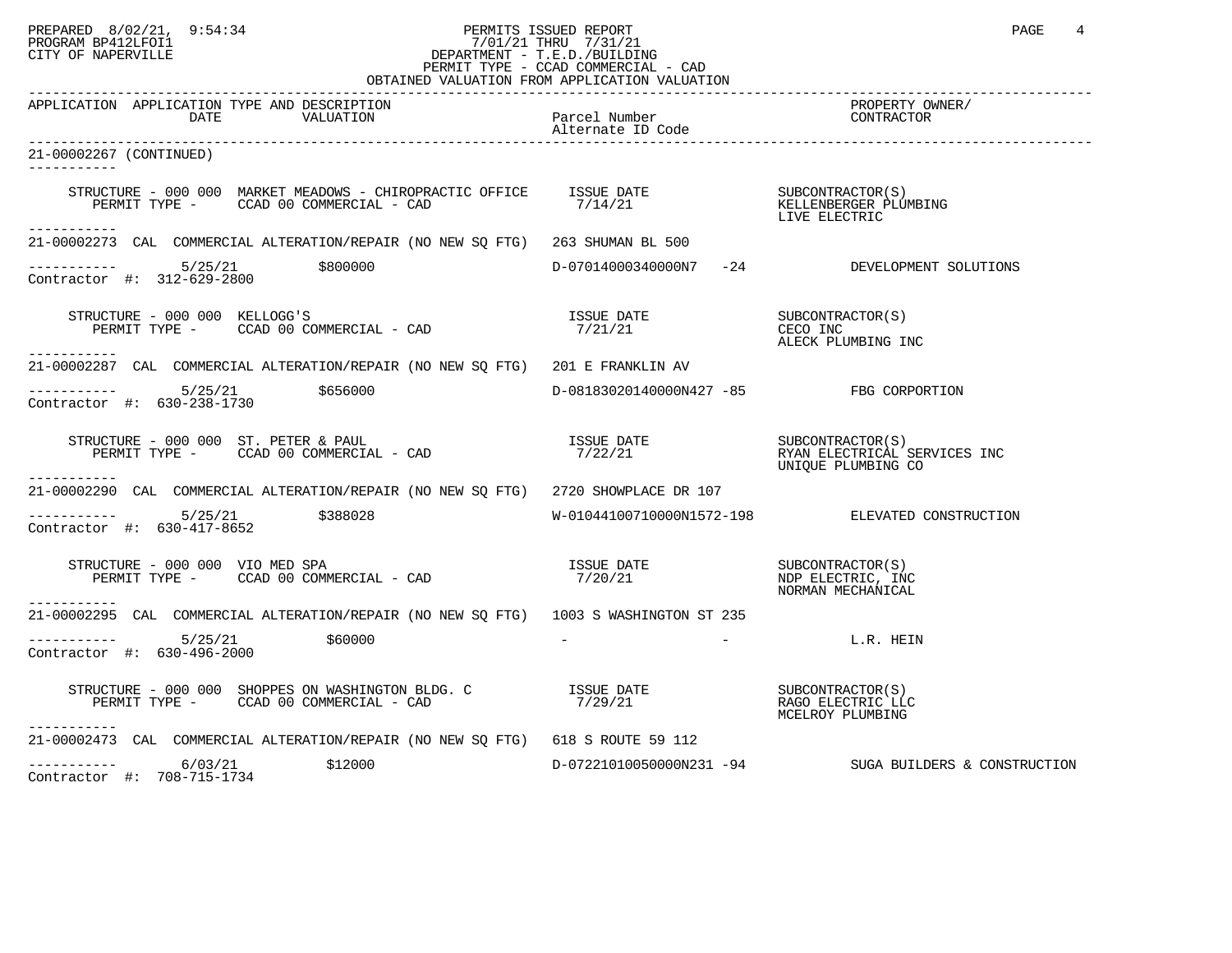## PREPARED 8/02/21, 9:54:34 PERMITS ISSUED REPORT<br>PROGRAM BP412LFOI1 PAGE 5 PROGRAM BP412LFOI1 7/01/21 THRU 7/31/21 CITY OF NAPERVILLE **Example 20** CITY OF NAPERVILLE PERMIT TYPE - CCAD COMMERCIAL - CAD OBTAINED VALUATION FROM APPLICATION VALUATION

| APPLICATION APPLICATION TYPE AND DESCRIPTION<br>DATE<br>VALUATION                                                                                                                                                                                             | Parcel Number | PROPERTY OWNER/<br>CONTRACTOR                                                                                    |
|---------------------------------------------------------------------------------------------------------------------------------------------------------------------------------------------------------------------------------------------------------------|---------------|------------------------------------------------------------------------------------------------------------------|
| 21-00002473 (CONTINUED)<br>-----------                                                                                                                                                                                                                        |               |                                                                                                                  |
| STRUCTURE - 000 000 INCHIN'S BAMBOO GARDEN                            ISSUE DATE                       SUBCONTRACTOR(S)<br>PERMIT TYPE -      CCAD 00 COMMERCIAL - CAD                               7/07/21                                                  |               |                                                                                                                  |
| ------------<br>21-00002525 CAL COMMERCIAL ALTERATION/REPAIR (NO NEW SO FTG) 1748 W JEFFERSON AV 120                                                                                                                                                          |               |                                                                                                                  |
| ---------- 6/04/21 \$545000<br>Contractor #: 847-678-5060                                                                                                                                                                                                     |               | D-07222080180000 - NORTHERN BUILDERS, INC                                                                        |
| STRUCTURE - 000 000 ORS NASCO<br>RUCTURE - 000 000 ORS NASCO<br>PERMIT TYPE -     CCAD 00 COMMERCIAL - CAD<br>------------                                                                                                                                    |               | MVP PLUMBING                                                                                                     |
| 21-00002526 CAL COMMERCIAL ALTERATION/REPAIR (NO NEW SQ FTG) 111 E OGDEN AV 109                                                                                                                                                                               |               |                                                                                                                  |
| $---------$ 6/05/21 \$20000<br>Contractor #: 262-443-1488                                                                                                                                                                                                     |               | D-08073080210000N1556-55   INNOVATIVE CONSTRUCTION CONCEP                                                        |
| STRUCTURE - 000 000 JERSEY MIKE'S<br>PERMIT TYPE - CCAD 00 COMMERCIAL - CAD                                                                                                                                                                                   |               | ISSUE DATE<br>7/20/21 M & J ELECTRIC & GENERL CONTR<br>PERSY PERSY PROPER IN THEFT CONTR<br>PERRY BROWN PLUMBING |
| 21-00002635 CAL COMMERCIAL ALTERATION/REPAIR (NO NEW SO FTG) 2011 S WASHINGTON ST 111                                                                                                                                                                         |               |                                                                                                                  |
| $-$ ---------- 6/10/21 \$300000<br>Contractor #: 630-510-0455                                                                                                                                                                                                 |               | D-08314150170000N1388-176 PIANE CONSTRUCTION                                                                     |
| $\begin{array}{cccccc} \texttt{STRUCTURE} & - & 000 & 000 & \texttt{WESTSIDE CHILDREN'S} & \texttt{THERAPY} & & & & & & & \\ \texttt{PERMIT TYPE} & - & \texttt{CCAD} & 00 & \texttt{COMMERCIAL} & - & \texttt{CAD} & & & & & & \\ \end{array}$<br>---------- |               | R KING CONSTRUCTION INC                                                                                          |
| 21-00002646 CAL COMMERCIAL ALTERATION/REPAIR (NO NEW SQ FTG) 2863 95TH ST 127                                                                                                                                                                                 |               |                                                                                                                  |
| $---------$ 6/11/21 \$3000<br>Contractor #:                                                                                                                                                                                                                   |               |                                                                                                                  |
| RUCTURE – 000 000 VEE SALON<br>PERMIT TYPE – CCAD 00 COMMERCIAL – CAD                          7/07/21                    AM/FM PLUMBING & SERVICES INC<br>STRUCTURE - 000 000 VEE SALON                                                                      |               |                                                                                                                  |
| 21-00002805 CAL COMMERCIAL ALTERATION/REPAIR (NO NEW SQ FTG) 1701 QUINCY AV 8                                                                                                                                                                                 |               |                                                                                                                  |
| $--------$ 6/21/21<br>\$5000<br>Contractor #: 630-355-8094                                                                                                                                                                                                    |               |                                                                                                                  |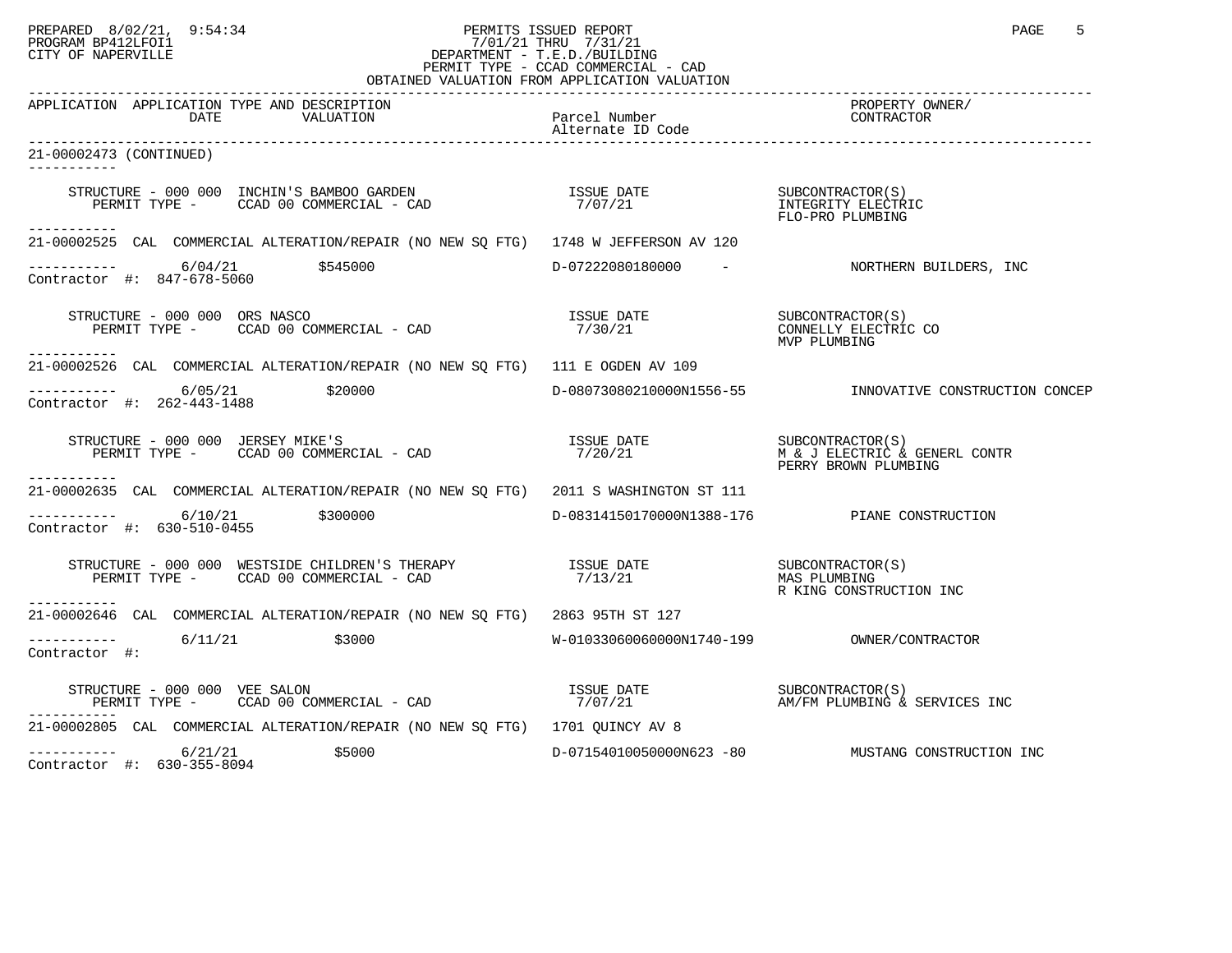# PREPARED 8/02/21, 9:54:34 PERMITS ISSUED REPORT<br>PROGRAM BP412LFOI1 PAGE 6<br>CITY OF NAPERVILLE PROGRAM BP412LFOI1 7/01/21 THRU 7/31/21 CITY OF NAPERVILLE **Example 20** CITY OF NAPERVILLE PERMIT TYPE - CCAD COMMERCIAL - CAD

| OBTAINED VALUATION FROM APPLICATION VALUATION                                                                                                                                                                                                                                                                                                                                    |                                    |                                                        |
|----------------------------------------------------------------------------------------------------------------------------------------------------------------------------------------------------------------------------------------------------------------------------------------------------------------------------------------------------------------------------------|------------------------------------|--------------------------------------------------------|
| APPLICATION APPLICATION TYPE AND DESCRIPTION<br>DATE<br>VALUATION                                                                                                                                                                                                                                                                                                                | Parcel Number<br>Alternate ID Code | PROPERTY OWNER/<br>CONTRACTOR                          |
| 21-00002805 (CONTINUED)<br>-----------                                                                                                                                                                                                                                                                                                                                           |                                    |                                                        |
| STRUCTURE - 000 000 US ENGINEERING LEAGUE                         ISSUE DATE                  SUBCONTRACTOR(S)<br>PERMIT TYPE -      CCAD 00 COMMERCIAL - CAD                           7/12/21<br>PRAIRIE PLUMBING CONTRACTING<br>-----------                                                                                                                                   |                                    |                                                        |
| 21-00002944 CAL COMMERCIAL ALTERATION/REPAIR (NO NEW SO FTG) 1415 W DIEHL RD 100                                                                                                                                                                                                                                                                                                 |                                    |                                                        |
| $--------$ 6/28/21 \$12485<br>Contractor #: 847-291-9101                                                                                                                                                                                                                                                                                                                         |                                    | D-07034040060000N544 -20 FE MORAN MECHANICAL           |
| STRUCTURE - 000 000 TELLABLS<br>RUCTURE – 000 000 TELLABLS<br>PERMIT TYPE – CCAD 00 COMMERCIAL – CAD                          7/20/21                   BANDWIDTH MANAGEMENT, INC<br>------------                                                                                                                                                                                |                                    |                                                        |
| 21-00002958 CAL COMMERCIAL ALTERATION/REPAIR (NO NEW SO FTG) 1250 E DIEHL RD 404                                                                                                                                                                                                                                                                                                 |                                    |                                                        |
| $--------- 6/29/21$<br>\$25000<br>Contractor #: 847-534-2511                                                                                                                                                                                                                                                                                                                     |                                    | D-08053020150000N962 -27 ALLEGIANCE CONSTRUCTION GROUP |
| STRUCTURE - 000 000 FIDUCIARY FINANCIAL PARTNERS TSSUE DATE SUBCONTRACTOR(S)<br>PERMIT TYPE - CCAD 00 COMMERCIAL - CAD 7/27/21 MOHAWK ELECTRIC CONST CO<br>----------                                                                                                                                                                                                            |                                    |                                                        |
| 21-00003010 CAL COMMERCIAL ALTERATION/REPAIR (NO NEW SQ FTG) 1250 E DIEHL RD 401                                                                                                                                                                                                                                                                                                 |                                    |                                                        |
| --------- 7/01/21 \$59000<br>Contractor #: 708-531-9000                                                                                                                                                                                                                                                                                                                          |                                    | D-08053020150000N962 -27 CREATIVE CONTRACTING          |
| $\begin{array}{cccccc} \texttt{STRUCTURE} & - & 000 & 000 & \texttt{APEX HEALTHCARE} & & & & & \\ \texttt{PERMIT TYPE} & - & \texttt{CCAD} & 00 & \texttt{COMMERCIAL} & - & \texttt{CAD} & & & & \\ \end{array} \qquad \begin{array}{cccccc} \texttt{TSSUE} & \texttt{DATE} & & & & \texttt{SUBCONTRACTOR(S)}\\ & 7/20/21 & & & & \texttt{MOHAMK ELECTRIC CONST CO} \end{array}$ |                                    |                                                        |
| 21-00003154 CAL COMMERCIAL ALTERATION/REPAIR (NO NEW SO FTG) 29 S WEBSTER ST 108                                                                                                                                                                                                                                                                                                 |                                    |                                                        |
| ---------- 7/09/21 \$33000<br>Contractor #: 847-658-6222                                                                                                                                                                                                                                                                                                                         |                                    | D-07134170170000N538 -84 JAMES ANDREWS CONSTRUCTION    |
|                                                                                                                                                                                                                                                                                                                                                                                  |                                    | MCELROY PLUMBING                                       |
| TOTAL PERMITS ISSUED 30 TOTAL PERMITS HELD<br>TOTAL APPLICATION VALUATION 9,810,513                                                                                                                                                                                                                                                                                              | $\Omega$                           |                                                        |